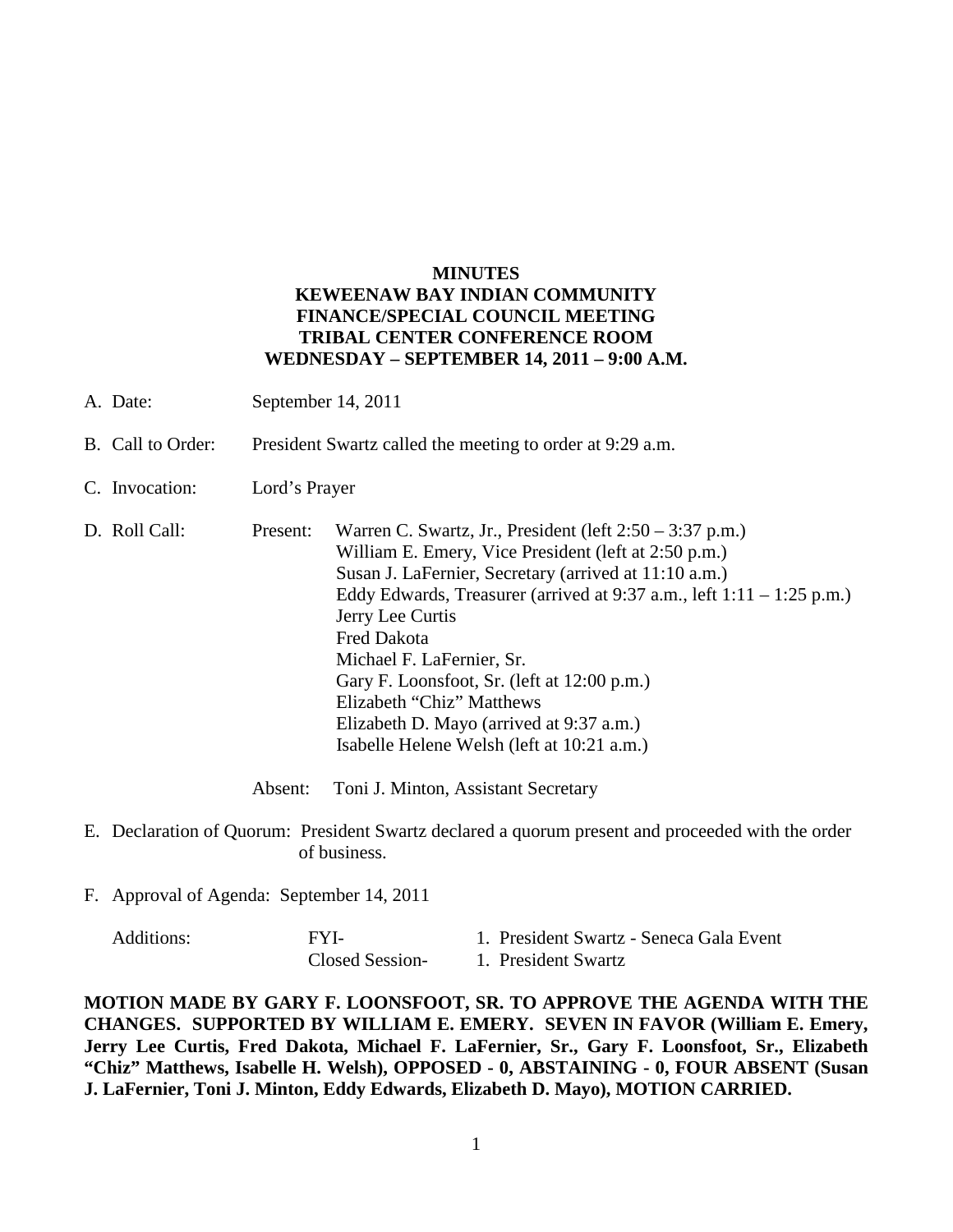## G. For Your Information:

1. Seneca Gala Event - October 25-28, 2011 in Las Vegas

## H. Closed Session:

- 1. President Swartz
- 2. Budget Reviews (Open to Tribal Members)
	- a) Lisa Denomie, Pre-Primary Program
	- b) Charles Brumleve, Mining Specialist (not present)
	- c) Janice Halverson, Community Needs Assistance Program [reschedule]
	- d) John Baker, Attorney
	- e) Jason Ayres, Realty
	- f) Tom Chosa, I.T.
	- g) Tom Chosa, Beartown Firefighters
	- h) Jerry Lee Curtis, New Day
	- i) Debbie Parrish, KBOCC
	- j) David Firestone, OSC Elderly Nutrition
	- k) Terri Denomie, Head Start
	- l) Cheryne Clements, Fitness/Youth Program
	- m) Gregg Nominelli, Economic Development
	- n) Pauline Spruce, Personnel
	- o) Bruce LaPointe, Department of Public Works [reschedule]

**MOTION MADE BY ELIZABETH "CHIZ" MATTHEWS TO GO INTO CLOSED SESSION AT 9:35 A.M. AND OPEN TO TRIBAL MEMBERS FOR BUDGET REVIEWS. SUPPORTED BY MICHAEL F. LAFERNIER, SR. SIX IN FAVOR (William E. Emery, Jerry Lee Curtis, Michael F. LaFernier, Sr., Gary F. Loonsfoot, Sr., Elizabeth "Chiz" Matthews, Isabelle H. Welsh), ONE OPPOSED (Fred Dakota), ABSTAINING - 0, FOUR ABSENT (Susan J. LaFernier, Toni J. Minton, Eddy Edwards, Elizabeth D. Mayo), MOTION CARRIED.**

**Eddy Edwards and Elizabeth Mayo arrived at 9:37 a.m.** 

**Isabelle Welsh left at 10:21 a.m.** 

**Break: 10:31 – 10:43 a.m.** 

**Susan LaFernier arrived at 11:10 a.m.** 

**Lunch: 12:00 – 1:11 p.m. – Gary Loonsfoot, Sr. left for the day** 

**Eddy Edwards returned from lunch at 1:25 p.m.**

**Break: 2:50 – 3:07 p.m.**